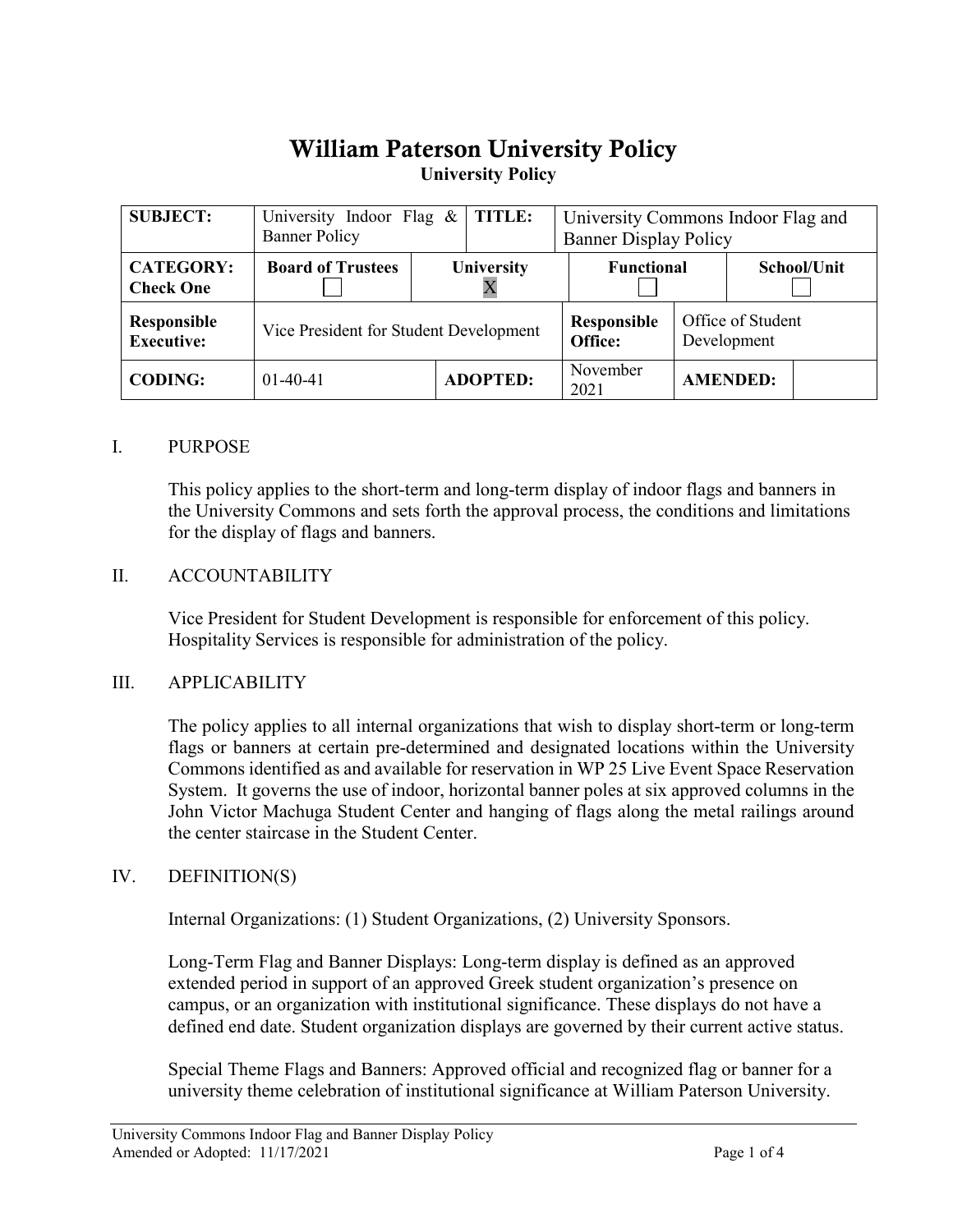The purpose of having these flags and banners in such a prominent location is to formally acknowledge and embrace members of our community and demonstrate our commitment to inclusion and celebration of diversity.

Student Organizations: Student groups or organizations that are recognized by the University and in good standing.

Short-term Flag and Banner Displays – Short-term displays have a defined start and end date for flags and banners in support of approved campus events, cultural celebrations, or in response to State, national or international events.

University Property: Any facility or property owned, operated, leased or maintained by the University, including all of the buildings and grounds on the University's campuses and instructional sites or any building or property otherwise within the direction and control of the University.

University Sponsors: University offices, departments, centers, academic schools or auxiliary organizations organized and existing pursuant to N.J.S.A. 18A:64-26 et seq.

# V. BACKGROUND

The display of Greek-letter student organization banners, American, state, and other special flags of institutional significance at William Paterson University shall be governed by federal and State law, University policies and procedures, and proclamations by the President of the United States, the Governor of New Jersey, the President of the University, and any other designated officials of the University. This policy outlines the protocols that will be observed at William Paterson University to ensure proper display of indoor flags and banners at the University Commons.

# VI. POLICY

DISPLAYING OF FLAGS AND BANNERS AT THE UNIVERSITY COMMONS:

Internal Organizations may request to display flags and banners at designated spaces in the John Victor Machuga Student Center within the University Commons.

### VII. PROCEDURE(S) To Request Approval to Display Flags and Banners.

Internal Organizations may submit requests to display special flags and banners using WPU 25 Live Event Space Reservation System no less than fifteen days prior to the start date. Hospitality Services will forward all student organization requests to Campus Activities, Service & Leadership (CASL) for final consideration/approval. Special flags and banners requests that fall within theme cultural celebrations will be approved in consultation with the Director of Student Diversity & Inclusion.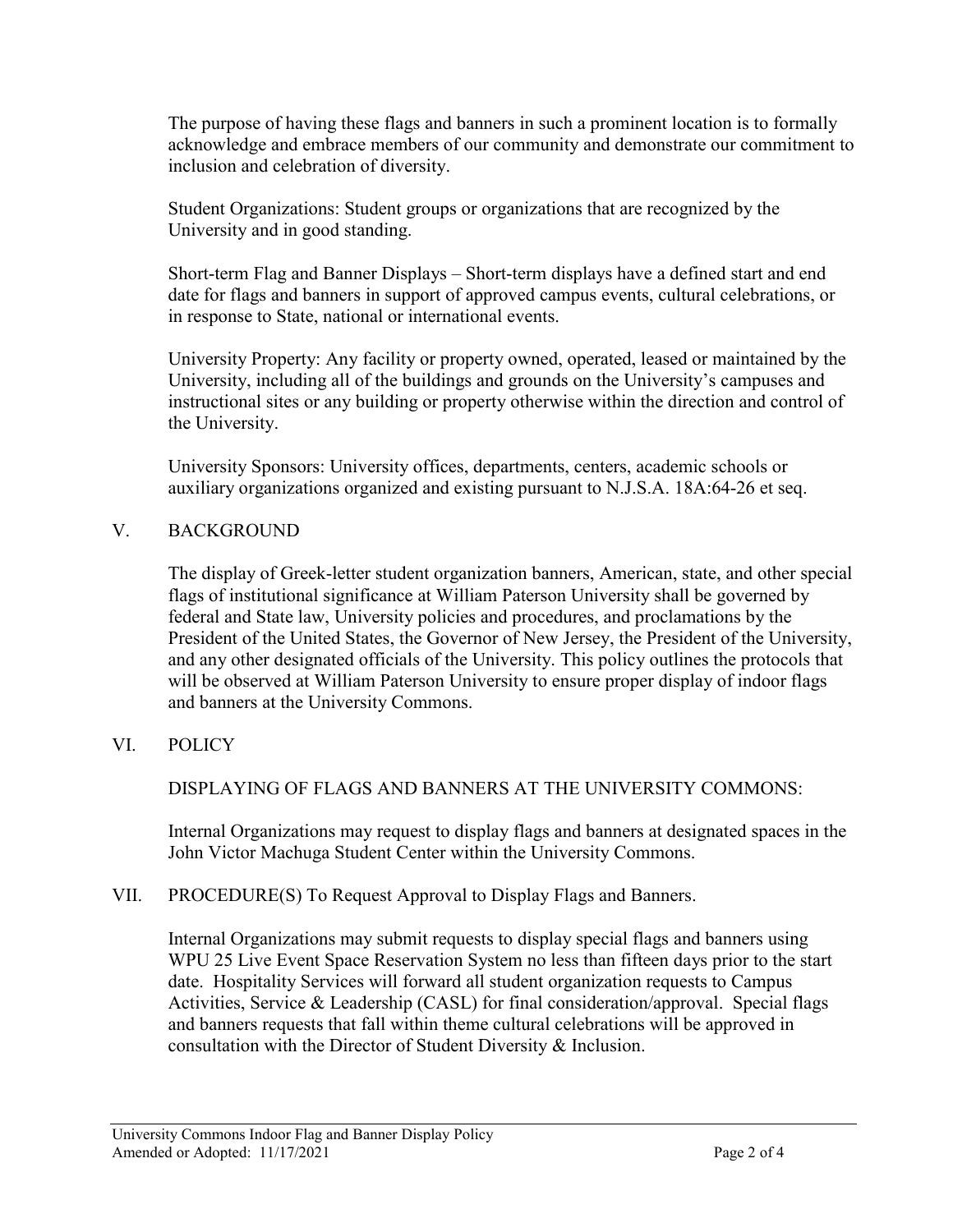University sponsored annual theme cultural celebrations will be given display priority whenever possible. The order of displays will be determined by the date of submission in WPU 25 Live system.

# **The following conditions apply to all requests to display flags and banners on University Commons and Student Center approved display spaces:**

Internal Organizations must provide the special flag and banner. Internal organizations are responsible for hanging banners and flags on the staircase. Special flags and banners that require mounting must be delivered to the Hospitality Services main office no less than ten days prior to the start date.

After the approved period of display expires, the Internal Organization will collect the flag from the Hospitality Services main office.

Any special flag not collected by the Internal Organization in fifteen days after the approved period of display shall become the property of the University.

Special flags and banners must be in good condition, not faded or tattered. Damaged flags and banners will not be displayed and will be removed.

The University shall not be responsible for any damage or theft of flags and banners that are displayed on University Property.

Temporary displays of special flags are only permitted on the designated spaces in the Victor Machuga Student Center within the University Commons and will occur in conjunction with an approved University celebration or event. Display of special flags and banners will be limited to 7 days, 15 days and 30 days increments. The Internal Organization requests the duration of the flag display through 25 Live. Approved dates will appear on the 25 Live confirmation.

Flag and Banner Size and Quality:

All flags and banners displayed on University property must be professional quality, intended for indoor display with grommets or sleeves (if displaying on the columns) and reinforced/weighted lower corners and made of materials, including connecting hardware, that will not damage University property, equipment or facilities, or pose an undue risk of harm to pedestrians.

Theme Banners can be displayed at six prominent locations in the Student Center and will be hung on designated columns. Banners must be 30 inches high (vertically) by 24 inches wide (horizontally) with a pole sleeve on top.

Student Center Stairwell Display Banners: Must not exceed 5 ft high x15 ft wide. Banners and flags must have multiple evenly spaced grommets for hanging.